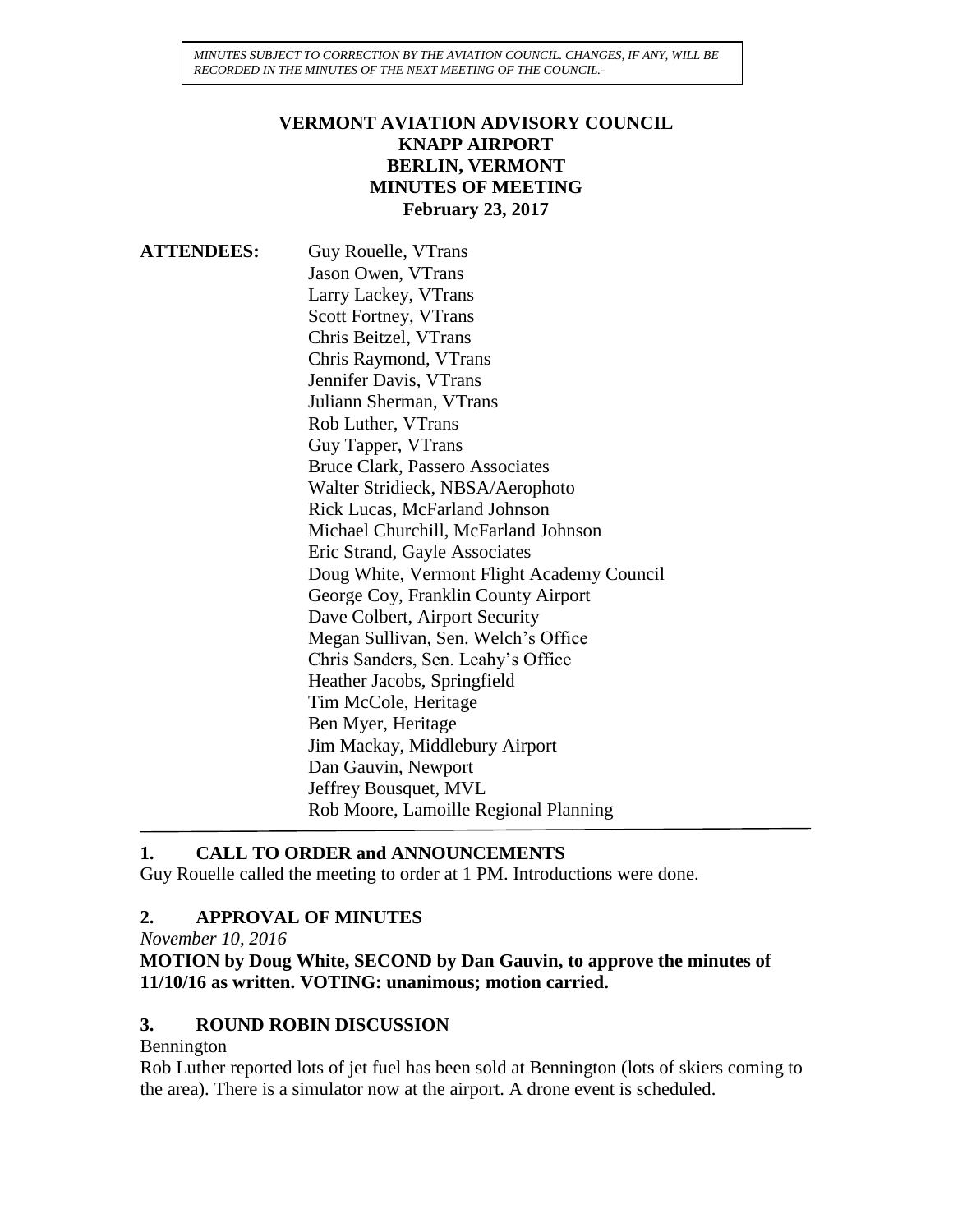#### Springfield (Hartness)

Walter Stridieck reported a King Air 200 aircraft landed at the airport because the airport in Lebanon was not ready. The aircraft was de-iced for takeoff. Springfield Airport is functional in winter. Events to be held at the airport include Ace Camp, glider certification camp, aerobatics competition, Civic Air Patrol. The FBO has been operational with instruction, maintenance, and annual inspection capability. Mr. Stridieck thanked the Administrator of the Vermont Aviation Division (Guy Rouelle) and the administration for the support of the airport.

Guy Rouelle said the Aviation Division has done a lot of design, engineering, and planning work in the past few years for the Springfield Airport in preparation of construction. The state is looking at tying airport growth to economic development and air service development.

#### Middlebury

Jim Mackay reported on the progress with tree removal on the northern end of the airfield in Middlebury for construction in the spring. Fuel cost at Middlebury Airport is an issue that needs to be discussed so business is not driven away from the airport.

#### Burlington

Tim McCole, Heritage Aviation, reported Heritage is now 100% employee owned and is the FBO at Burlington. Burlington Airport continues with the FAA sound mitigation and home purchase program. Other projects include ramp resurfacing and Taxiway Bravo construction work. The Green Mountain Boys are returning home from their recent mission. The airport will have a B-17 and B-25 on the ground in July.

#### Newport

Dan Gauvin reported the recent snow storm brought three to five jets per week to the airport (skiers) and had 10-15 rental cars per week going out. The maintenance shop handled 43 airplanes. Another mechanic and flight instructor need to be hired. The water system is operating. Casella will be finishing their project. Flights from Canada are interested in coming into the airport. An air show is planned in July.

#### Vermont Flight Academy

Doug White reported the flight academy is moving in a positive direction. Instructors are increasing their qualifications. Equipment operation has been low recently due to the weather.

#### Caledonia

Jennifer Davis reported the VPA annual dinner was held at the airport and included a virtual reality presentation. A ski plane fly-in on Crystal Lake will be held in March weather permitting.

#### Morrisville/Stowe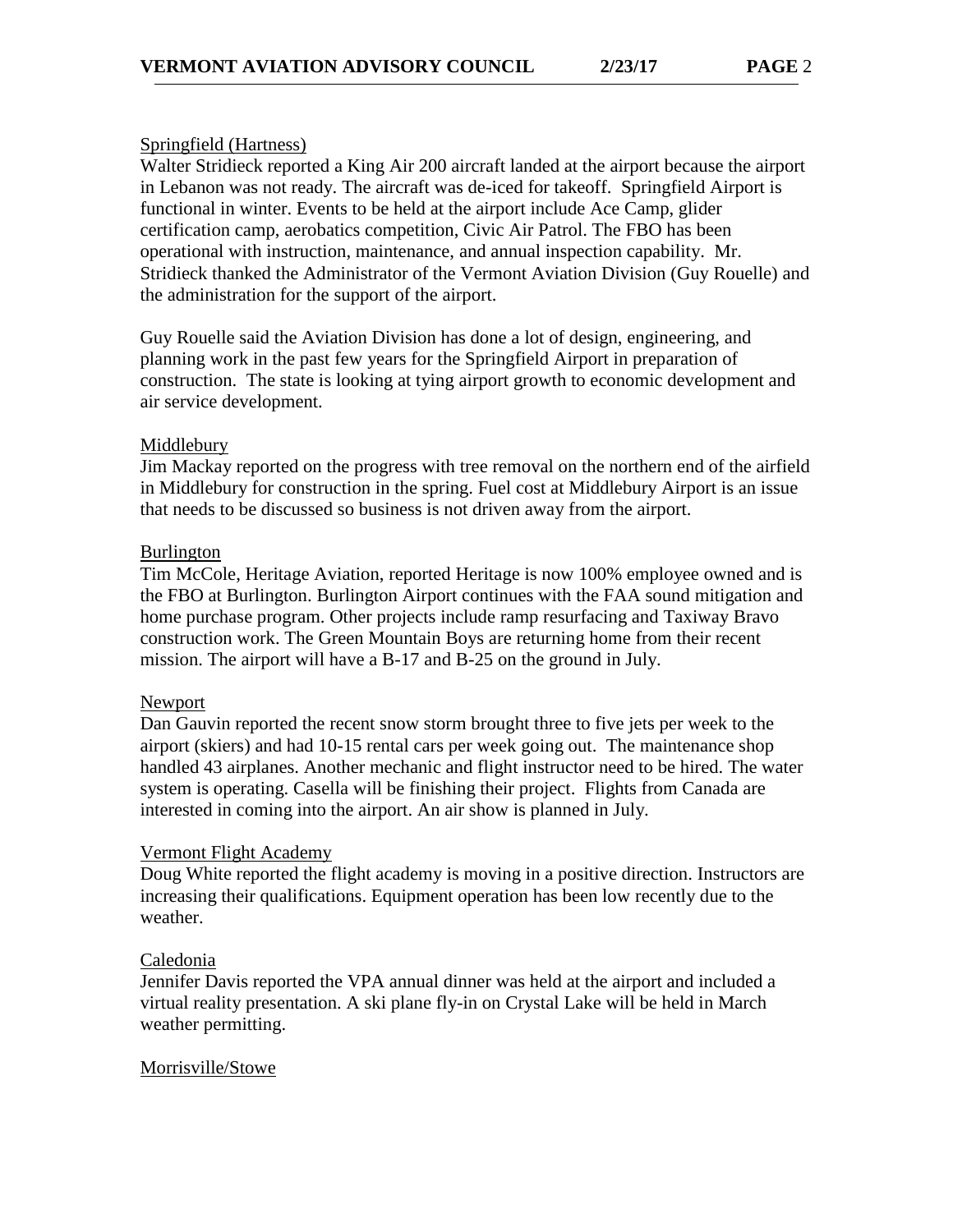Morrisville/Stowe Airport is very busy with 20 commercial flights in one day (Trade Winds and other flights). The new operator is Jeff Bousquet. Vail purchased Stowe Mountain Lodge. The airport will have another charter flight operation. The apron at the airport needs to be expanded to accommodate the aircraft expected at the airport. A preaward will be done for the paving of the safety areas and the apron. The work will be privately funded then reimbursed by the FAA. The terminal building will be privately funded.

### Franklin County

George Coy reported a fourth plane will be added to the flight school which is the second busiest in the state after Vermont Flight Academy. The school graduated two more pilots. Mr. Coy noted it has been 20 years since the Aviation Council was established and put into statute. There are typically 30 people at each meeting in a state of half a million people with nine airports. The meetings are always of a positive nature and looking toward growth of aviation. Congratulations are extended to the group and for aviation in Vermont.

Guy Rouelle recalled having to turn around airports in disrepair to what they are today. The Congressional delegation helped. Over \$70 million in discretionary funding has been brought in over the last five years.

## **4. RPC AND ECONOMIC DEVELOPMENT CORP.**

Guy Rouelle stated ways to further develop of the airports and network with the Agency of Commerce and Community Development, private partnerships, and regional planning commissions needs to be found. More information will be forthcoming at the next meeting.

# **5. STATEWIDE FEDERALLY FUNDED PROJECTS**

*Rutland*

- Over \$28 million worth of work has been done at the airport
- Safety improvements have been done on the primary runway. EMAS is in place.
- The taxiway will be extended fully on the north end. The work will begin in May. The taxiway will be closed for the construction. The middle section will be done in 2018. The project cost is approximately \$8 million.
- There is now 5300' of runway for takeoff. More fuel can be sold with more takeoffs/landings.
- Once the parallel taxiway is done there will be open area for development.
- Taxiway Echo will be converted to a perimeter road. Eventually there will be a perimeter road around the entire airport.
- An airport development subcommittee has been formed with the city mayor and surrounding towns. A development plan is being drafted to support economic growth and bring in high skill, high demand, high paying jobs.
- A larger hangar is being built to accommodate larger aircraft and help increase enplanements to 10,000 per year so more FAA funding will be available to the airport.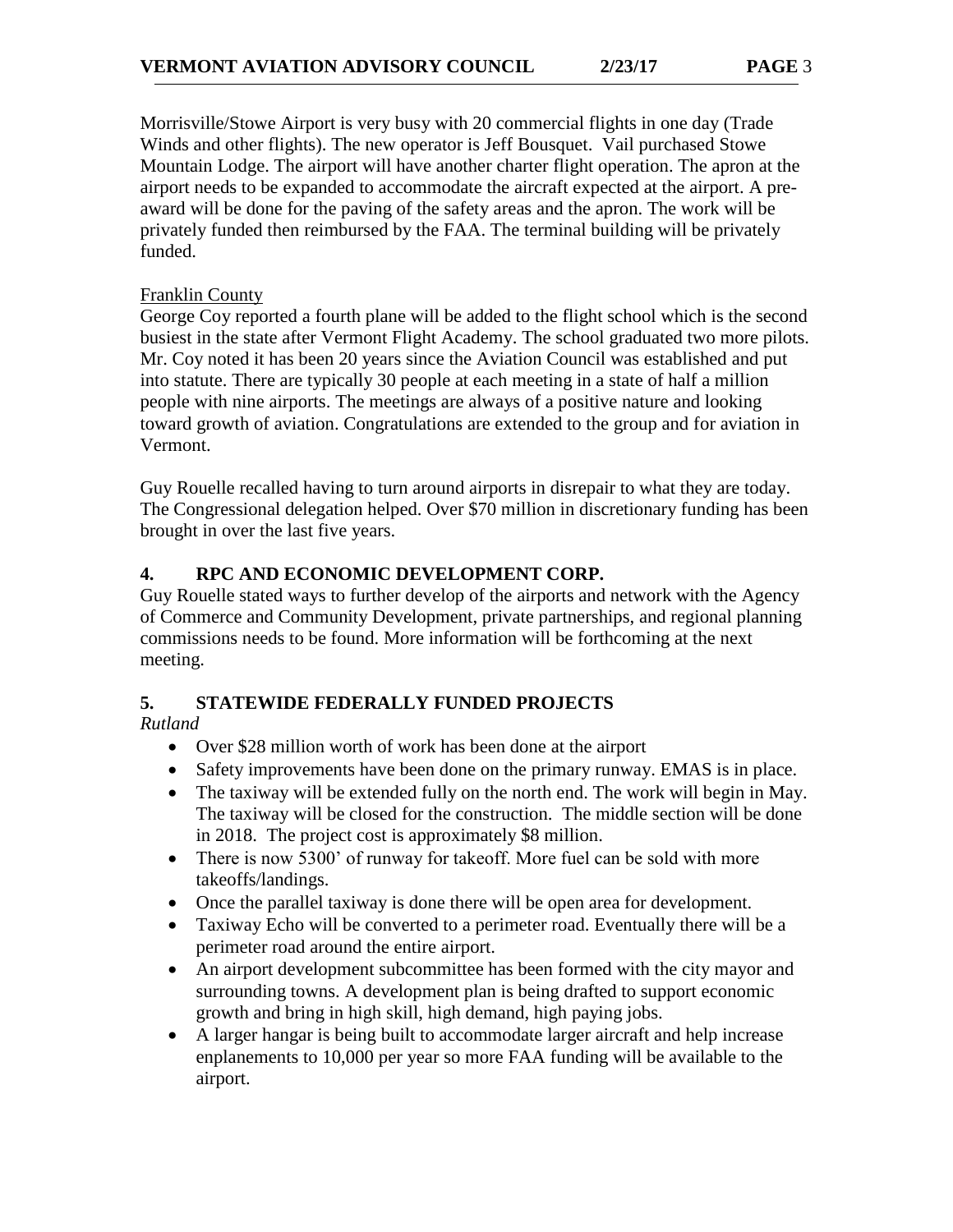- There are lots available in the adjacent industrial park offering unique business opportunities.
- The development strategic plan needs to be updated to show increase in enplanements, increase in air service, identify strengths, weaknesses, opportunities, and threats, attract businesses, network with the ski resorts, work on branding, and the systems plan update.
- According to the Congressional delegation there is a proposal to eliminate Essential Air Service. Sen. Leahy supports EAS.

#### *Middlebury*

- The frozen ground allowed clearing of obstructions in winter. The firewood will go to local nonprofit organizations in the area thanks to the work of Karen Glover, neighbor to the airport.
- Construction will begin in April on the additional 700' of runway and taxiway reconstruction/straightening. The runway will be widened and resurfaced as well. The work will be complete by September.
- A temporary area will be created to park planes overnight during construction. The planes will be removed in the morning before work begins.
- Fencing will be done next year.

## *Bennington*

- The project at Bennington includes Runway 1331 rehab, partial parallel taxiway, extending the runway, safety area, lighting and drainage improvements, apron rehab and upgrade of fuel farm (the last two items are in process).
- Permitting is nearly complete for the project. Application is being made for a 2017 construction grant.
- The old state hangar will be demolished and replaced with a 70'x 70' new hangar and the entire apron will be resurfaced while the airport is closed for the runway project.

## *Franklin County (Highgate)*

- A new taxiway, apron, and taxi lane will be built (permitted in 2017 and construction grant in 2018). Utilities will be rehabbed and an access road built.
- In the future there will be a perimeter road.
- Obstruction analysis is being done on both ends of the runway.
- Runway extension project is ongoing with easement acquisition and an EA. Hangars that are potential build sites will be included in the EA.
- A privately funded 144,000 s.f. office/process facility is proposed adjacent to the airport in the development area. The haul road will be used as the access road to the development area as well as to the hangar space.

## *Caledonia*

- An obstruction analysis is being done on both ends of the runway.
- Runway width will be increased 75'. The length will remain essentially unchanged or only slightly adjusted. Preliminary design for reconstruction of the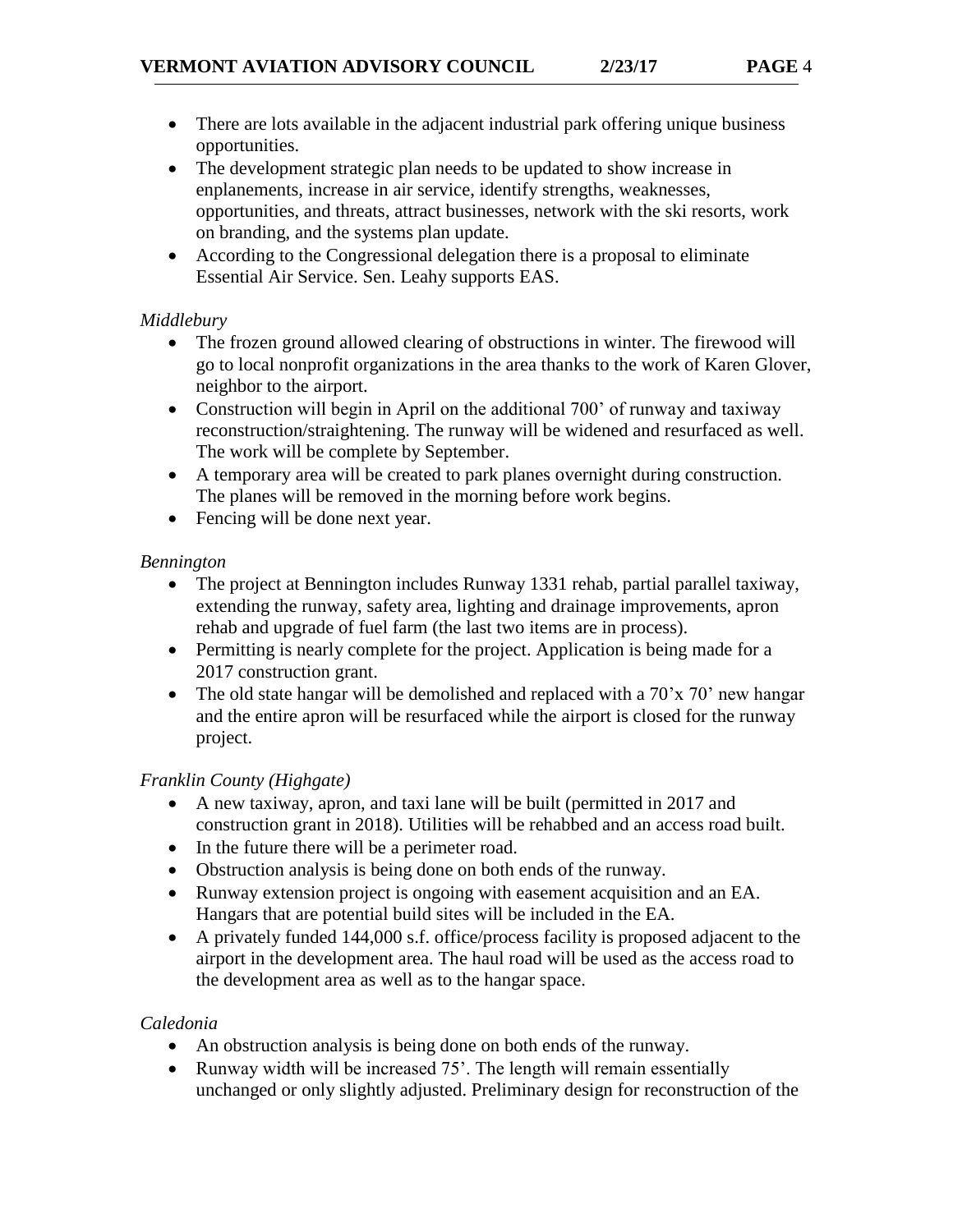runway is underway. Engineering will be done in 2019 and construction in 2021. Lots of fill will be needed. There will be a parallel taxiway as well. An EA is being done.

• There have been no complaints about the pilot controlled rotating beacon.

### *Morrisville-Stowe*

- Phase 1 of the work at the Morrisville-Stowe Airport was the update of the 2014 full airport reconstruction. Phase 2 is construction of the 33,000 s.f. building for a restaurant, Customs space, and a 22,000 s.f. hangar.
- The project has been delayed due to financing.
- The master plan is being updated to include more apron space, a larger fuel farm, and acquisition of more land around the airport for more hangars.
- The runway length is now 3,700', but a minimum of 4,000' is needed (the eventual goal is 5,000') so the north and south end safety areas will be paved adding 600' with displaced thresholds.
- The airport had lots of activity on MLK and Presidents Day weekends.

## *Knapp*

- A developer is interested in building on the northwest side of the airport.
- The current terminal lease ends next year. The airport needs a full service FBO.

## *Grants & Miscellaneous Information*

- Grants to be submitted in 2017 for work at state owned airports total \$10,845,000.
- Fencing will be done at Caledonia, Middlebury, and Morrisville-Stowe after which there will be just a few remaining airports to fence.
- There are avigation easements for 26 runway ends on state owned airports. Trees that are overgrown or growing into obstructions need to be cleared.

## **6. AIRPORT SYSTEM AND POLICY PLAN**

Rick Lucas, McFarland Johnson, reported the airport systems plan was last done 10 years ago. All the objectives in the 2007 plan have been met so discussion is being opened on the new plan. The systems plan spans a 20 year time period. An economic impact study of the airports will be done as the second phase. An inventory of facilities and service objectives is being done now to see what is presently in place at the airports and to help determine what the airports should look like going forward. A high level forecast (trends) and current/future performance measured against the inventory will be done. Recommendations and policy will be drafted followed by an economic impact study (in Phase 2). Mr. Lucas reviewed the four categories of airports and recommendations, noting there is a scoring mechanism in the systems plan to score each category of airport as a snapshot in time and create a path for VTrans to follow for improvements. The master plan supersedes the recommendations. Next steps include compiling the information and applying GIS for future analysis to identify gaps and determine where to invest. Timeline for the work on the plan includes the inventory being complete March 2017, forecast done April 2017, system performance analysis done June 2017, Phase 2 and final report done May 2018.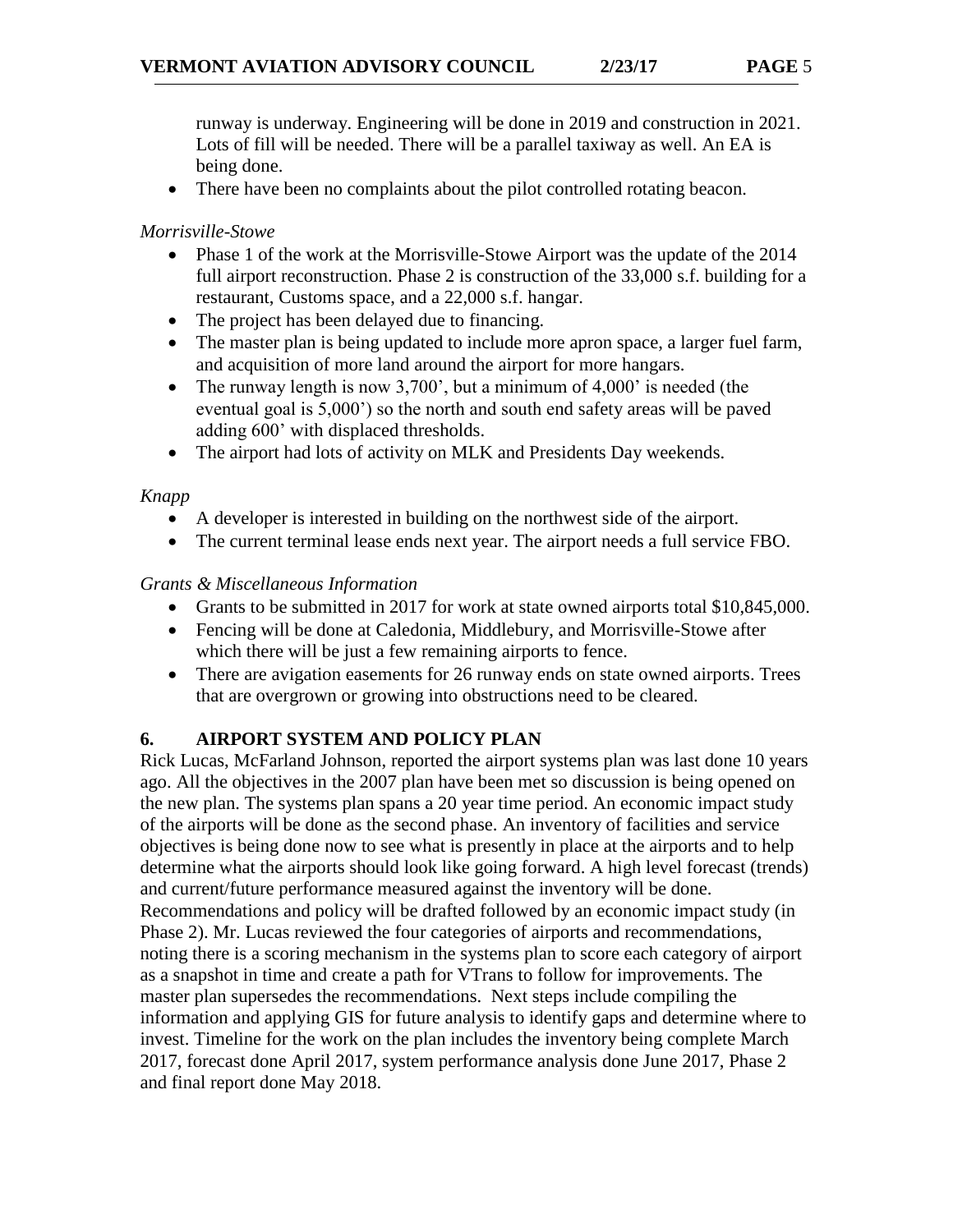George Coy asked if changes in the industry (type of fuel, electric planes, etc.) will be incorporated into the plan. Guy Rouelle said the requirements for airports as well as recommendations will be included so VTrans is not limited when putting in necessary runway lights, instruments, and such.

Doug White commented the state needs to implement the recommendations within three to five years so improvement to the airports can continue.

## **7. STATEWIDE AIRPORT NEWSLETTER & AVIATION EDUCATION**

Rob Luther reported there are now 750 subscribers to the newsletter. A monthly photo contest is being held so people are urged to send in their photos.

Chris Raymond reviewed ongoing community outreach work throughout the state to get the next generation interested in aviation. The effort includes working with middle and high school curricula and AOPA work with Purdue University on the National Aviation Program as part of STEM. The work is giving students opportunities and opening doors to new horizons. There is re-emergence and resurgence of EAA Chapters in the state and lots of aviation activity. Vermont Flight Academy has a flight simulator and high school students are teaching younger students about aviation. In Bennington the  $7<sup>th</sup>$  Grade class is going to the airport and discussing use of the build center and getting involved with EAA. The schedule of events at state airports is posted on the aviation website and includes airshows and aviation camps for all ages across the state.

## **8. FAA COMPLIANCE ORDER 5190.6c PROPOSED (EAA)**

Guy Rouelle reported CAP has reduced lease rates at airports, but EAA does not so it is being recommended that EAA also receive the reduced rates. A draft will be sent out for public comment.

# **9. NEW/OTHER BUSINESS**

#### *Fuel Price*

Jennifer Davis reviewed the fuel convention for setting fuel prices at state airports. The prices are typically updated every quarter, but the recent increase which was large is because the prices were updated from last summer. Feedback and suggestions are requested on how to set the fuel price to be fair to all airports.

Jim Mackay said the 13% increase in fuel price at Middlebury from \$4.17/gallon to \$4.77/gallon will drive people off the airport. Fuel was purchased at \$3.65/gallon last year. Mr. Mackay suggested incremental increases be done, not price spikes, or the state should set a specific markup on fuel no matter what the cost of purchase by the state. Another option is to limit the increases/decreases per quarter to a set cap of 10% to level out price spikes.

George Coy cautioned against competing with airports that purchase their own fuel.

Guy Rouelle noted the difference in cost per airport is relative to the delivery cost. Some airports are located closer to distribution points so delivery cost is less.